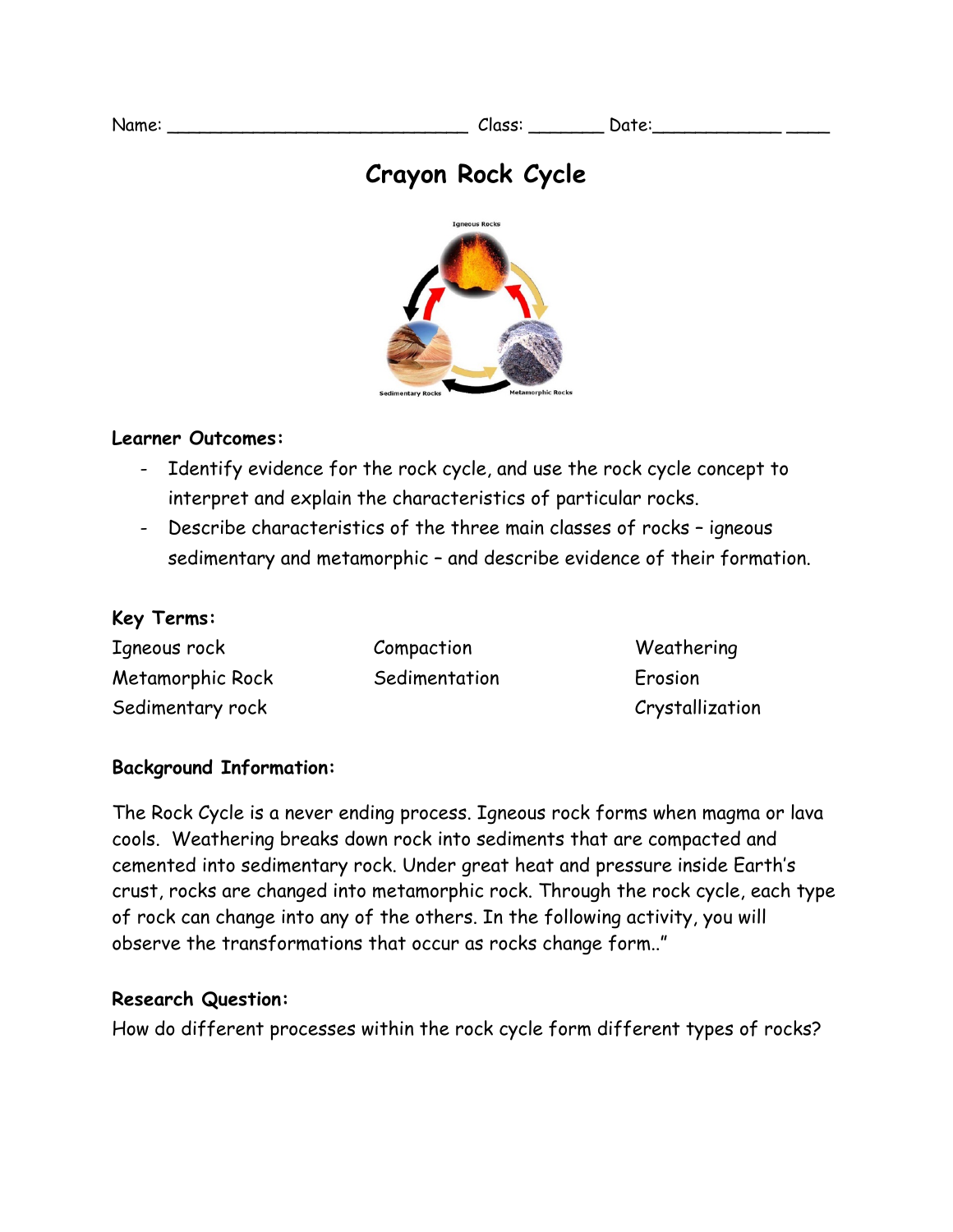### **Materials:**

| Colored wax crayons | Candle |
|---------------------|--------|
| Pencil Sharpener    | Foil   |
| <b>Blocks</b>       | Candle |

Tongs

### **Procedure:**

### **Part 1.**

- 1. Select three colors of crayons.
- 2. Using the pencil sharpener, carefully shave each of the colored crayons.
- 3. Keep all of the shavings of each color in its own pile.

What do the different colors of crayons represent? \_\_\_\_\_\_\_\_\_\_\_\_\_\_\_\_\_\_\_\_\_\_\_\_\_\_\_\_\_

What part of the rock cycle does this represent? \_\_\_\_\_\_\_\_\_\_\_\_\_\_\_\_\_\_\_\_\_\_\_\_\_\_\_\_\_\_\_

# **Part 2.**

- 1. Fold the square of aluminum foil in half to form a rectangle.
- 2. Place one color of the crayon "rock" fragments in the middle of the aluminum foil.
- 3. Spread the shavings into a square layer approximately 1 cm thick.
- 4. Carefully spread another color of "rock" shavings on top of the first layer.
- 5. Do this with each remaining color so there is a three-layer stack of crayon

"rock" fragments in the middle of the foil rectangle.

What part of the rock cycle does this represent?

# **Part 3.**

1. Carefully fold each side of the aluminum foil over the stack of rock fragments, allowing for a 1 cm gap between the edge of the shavings and where the foil folds. 2. Place the foil package between the two blocks.

3. Apply moderate pressure by pressing the blocks together with your hands.

4. Remove the foil package from the blocks and carefully open it to observe any changes.

What part of the rock cycle does this represent?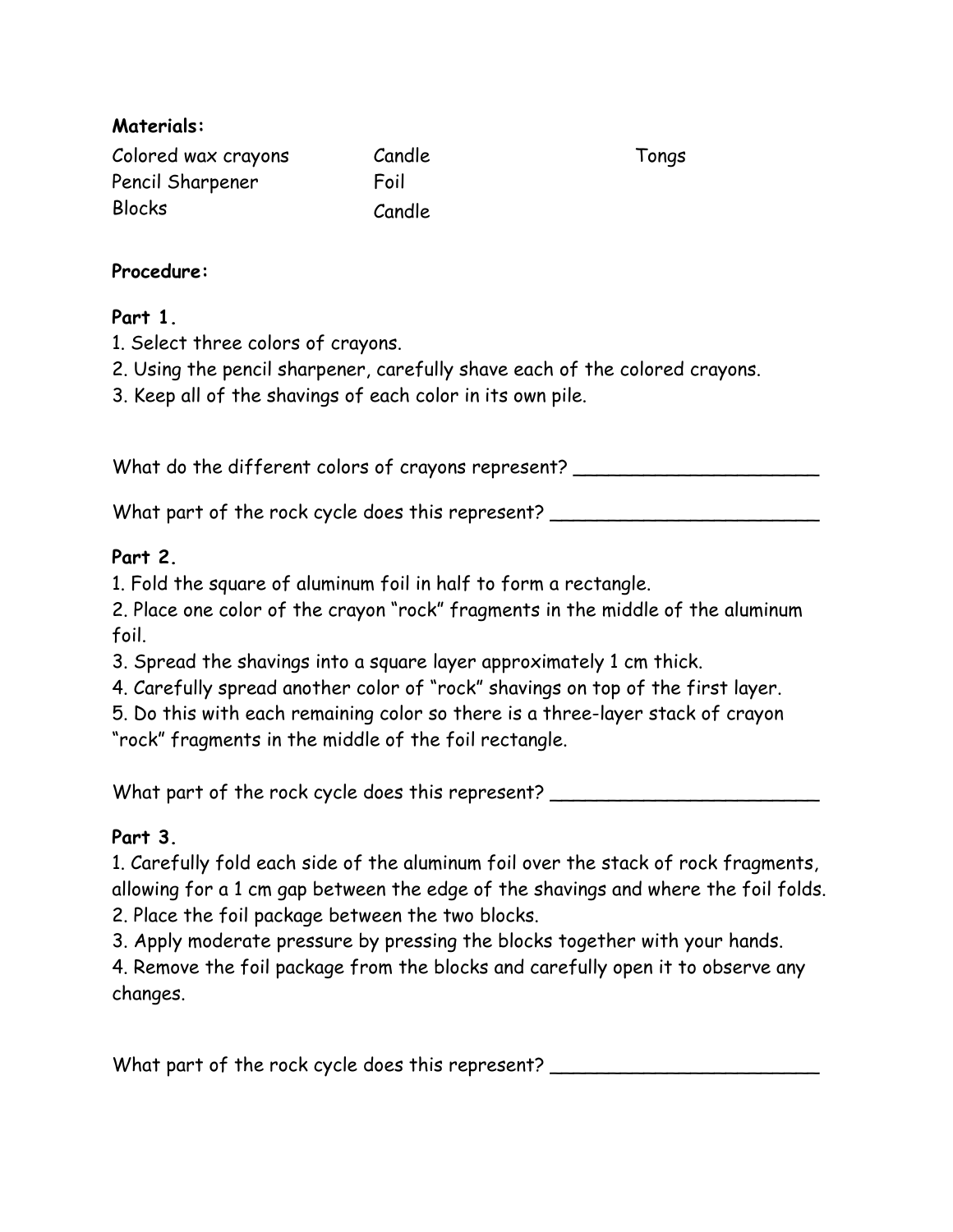### **Part 4.**

1. Break your "rock" into two pieces by placing your fingers underneath and your thumbs close together on top.

2. Place the two parts back into the foil and refold the package.

3. Place the package back between the blocks and tightly squeeze the layers together.

4. Remove the foil package from the blocks and carefully open it to observe any changes.

What part of the rock cycle does this represent? \_\_\_\_\_\_\_\_\_\_\_\_\_\_\_\_\_\_\_\_\_\_\_\_\_\_\_\_\_\_\_

# **Part 5.**

1. Break the "rock" into several pieces.

- 2. Place the rock fragments back into the aluminum foil.
- 3. Carefully light the candle.
- 4. Holding the foil with tongs, place it over the candle for about 3 minutes.
- 5. Blow out your candle and set the foil aside to cool for about 10 minutes.

What part of the rock cycle does this represent? \_\_\_\_\_\_\_\_\_\_\_\_\_\_\_\_\_\_\_\_\_\_\_\_\_\_\_\_\_\_\_

#### **Observations:**

|        | Appearance / Observations | Process in rock cycle |
|--------|---------------------------|-----------------------|
| Part 1 |                           |                       |
| Part 2 |                           |                       |
| Part 3 |                           |                       |
| Part 4 |                           |                       |
| Part 5 |                           |                       |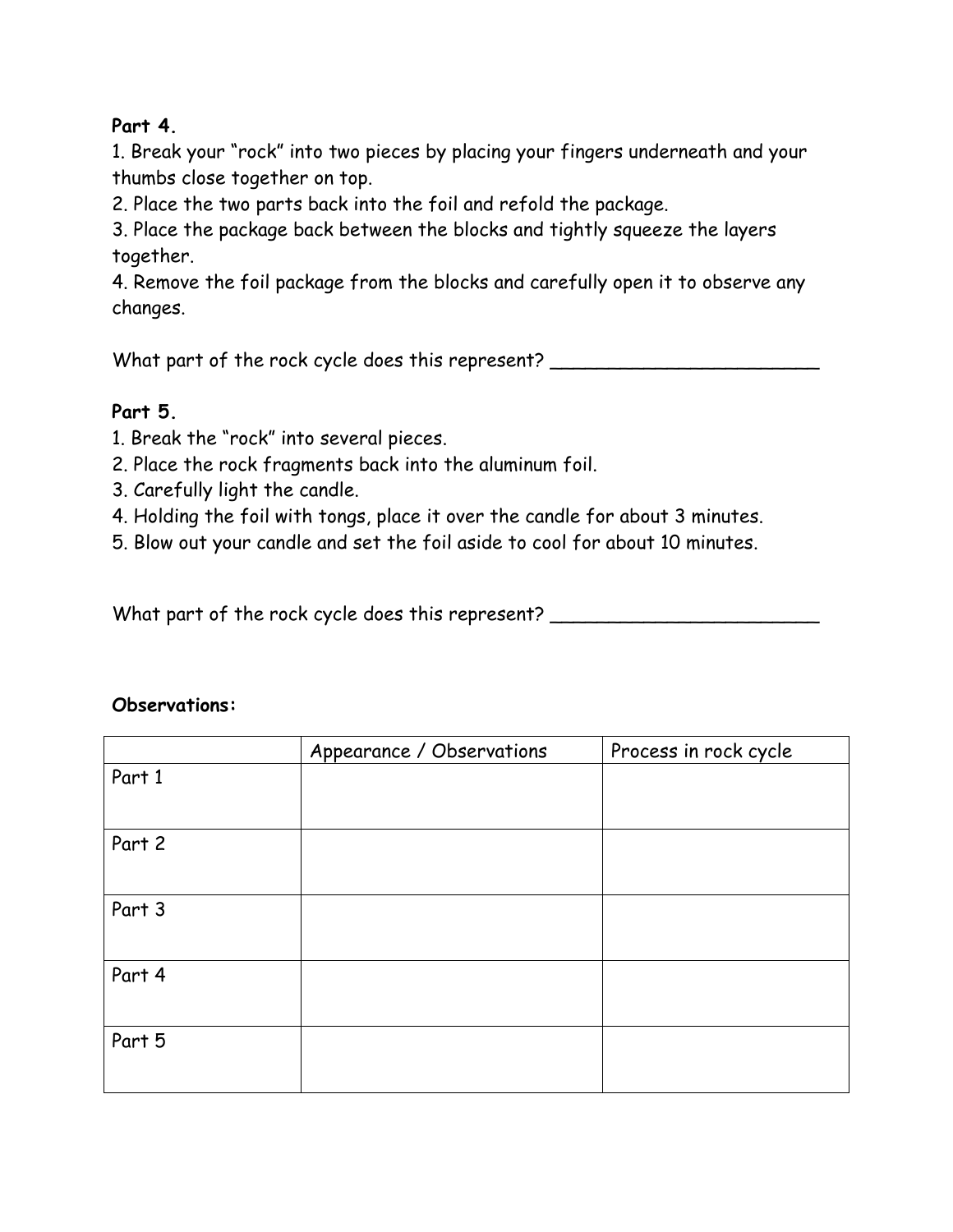#### **Analysis:**

1. Summarize how this activity relates to the rock cycle. \_\_\_\_\_\_\_\_\_\_\_\_\_\_\_\_\_\_\_\_\_\_

2. Explain how a sedimentary rock might become a metamorphic rock. \_\_\_\_\_\_\_\_

3. Why do people generally not see the processes simulated in this activity within their own lifetimes? \_\_\_\_\_\_\_\_\_\_\_\_\_\_\_\_\_\_\_\_\_\_\_\_\_\_\_\_\_\_\_\_\_\_\_\_\_\_\_\_

 $\sim$  . The contract of the contract of the contract of the contract of the contract of the contract of the contract of \_\_\_\_\_\_\_\_\_\_\_\_\_\_\_\_\_\_\_\_\_\_\_\_\_\_\_\_\_\_\_\_\_\_\_\_\_\_\_\_\_\_\_\_\_\_\_\_\_\_\_\_\_\_\_\_\_\_\_\_

\_\_\_\_\_\_\_\_\_\_\_\_\_\_\_\_\_\_\_\_\_\_\_\_\_\_\_\_\_\_\_\_\_\_\_\_\_\_\_\_\_\_\_\_\_\_\_\_\_\_\_\_\_\_\_\_\_\_\_\_ \_\_\_\_\_\_\_\_\_\_\_\_\_\_\_\_\_\_\_\_\_\_\_\_\_\_\_\_\_\_\_\_\_\_\_\_\_\_\_\_\_\_\_\_\_\_\_\_\_\_\_\_\_\_\_\_\_\_\_\_

4. What is probably the only type of rock you might have and opportunity to see formed in your own lifetime. Explain. \_\_\_\_\_\_\_\_\_\_\_\_\_\_\_\_\_\_\_\_\_\_\_\_\_\_\_\_\_\_

\_\_\_\_\_\_\_\_\_\_\_\_\_\_\_\_\_\_\_\_\_\_\_\_\_\_\_\_\_\_\_\_\_\_\_\_\_\_\_\_\_\_\_\_\_\_\_\_\_\_\_\_\_\_\_\_\_\_\_\_

\_\_\_\_\_\_\_\_\_\_\_\_\_\_\_\_\_\_\_\_\_\_\_\_\_\_\_\_\_\_\_\_\_\_\_\_\_\_\_\_\_\_\_\_\_\_\_\_\_\_\_\_\_\_\_\_\_\_\_\_

#### **Conclusion:**

Complete the following diagram of the rock cycle. Include the terms; weathering, erosion, deposition/sedimentation, compaction, heat, pressure, and all three classifications of rock.